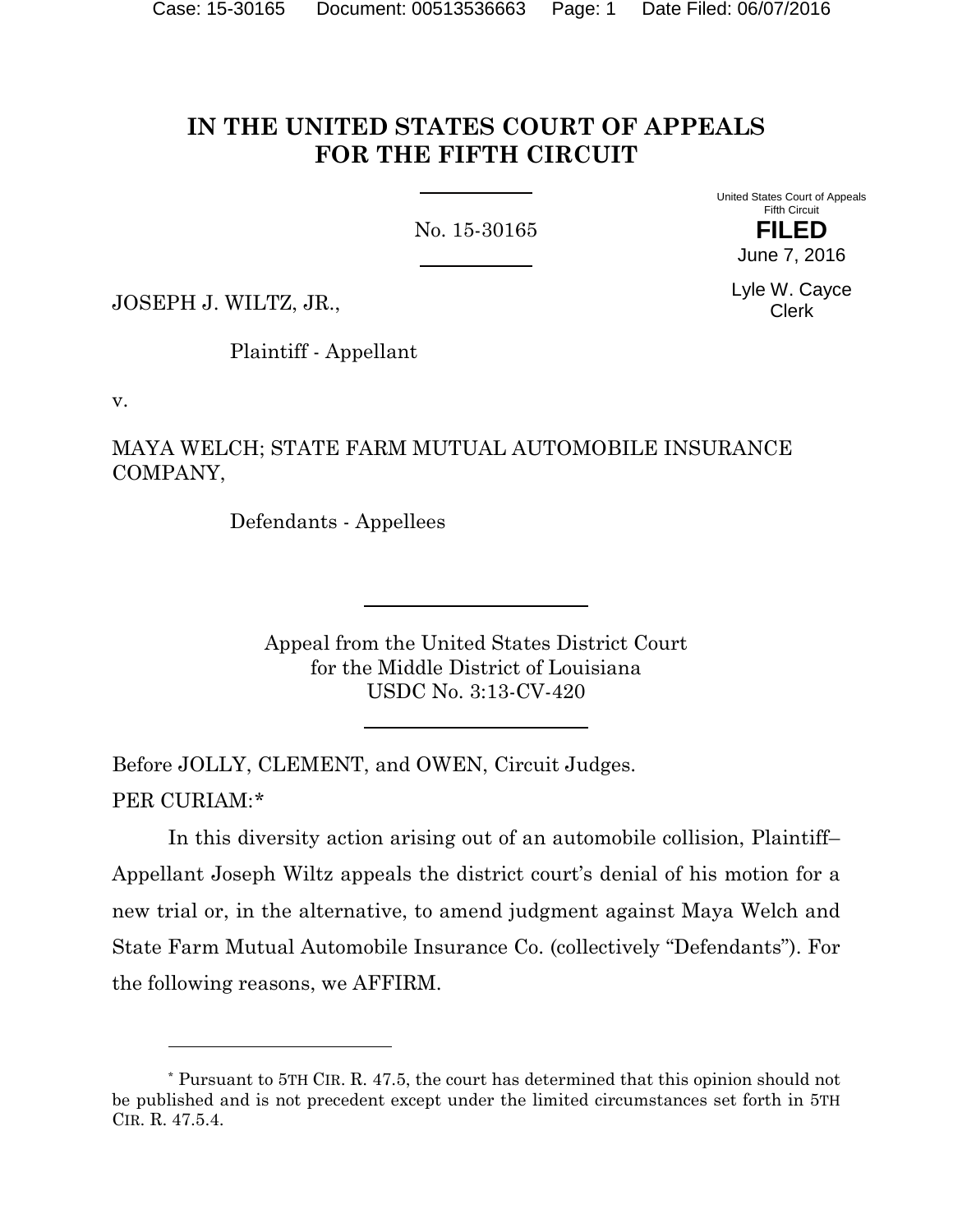**I.**

Welch rear-ended Wiltz's car in stop-and-go traffic. Wiltz then sued Welch and her insurance company, State Farm, in Louisiana state court. Wiltz claimed that he was injured in the accident and sought damages for pain and suffering, lost wages, past and future medical expenses, and loss of enjoyment of life. Defendants removed the case to federal court based on diversity, and the case proceeded to a jury trial.

Defendants admitted that Welch was at fault for the car accident. The focus of the trial was whether her negligence caused any of the injuries that Wiltz was claiming. During trial, it was revealed that Wiltz was a serial plaintiff with pre-existing injuries who had failed to disclose his full medical history to the doctors treating him. His medical history included an accident in 2011 where he injured his neck, back, and shoulders; a 2005 accident where he injured his neck; a work related incident in 1997 where he hurt his lower back; and an accident in 1991 where he injured his back. Wiltz failed to disclose any of these previous accidents to one of his treating doctors and even told him that he had never before experienced back or neck pain. Wiltz also answered discovery untruthfully and incompletely, and could not recall a great deal of the information unfavorable to his case, needing to be reminded of such information on cross-examination. Nevertheless, the jury returned a verdict in Wiltz's favor. The jury compensated Wiltz for his past medical expenses, but denied any general damages for pain and suffering, as well as any other special damages for lost income or future medical expenses.

Wiltz filed a motion for new trial or, in the alternative, amendment of judgment, contending that the jury's verdict—awarding special damages for past medical expenses, but refusing to award any general damages—was inconsistent under Louisiana law, thus amounting to an abuse of discretion on the jury's part. The district court denied Wiltz's motion. It found that the jury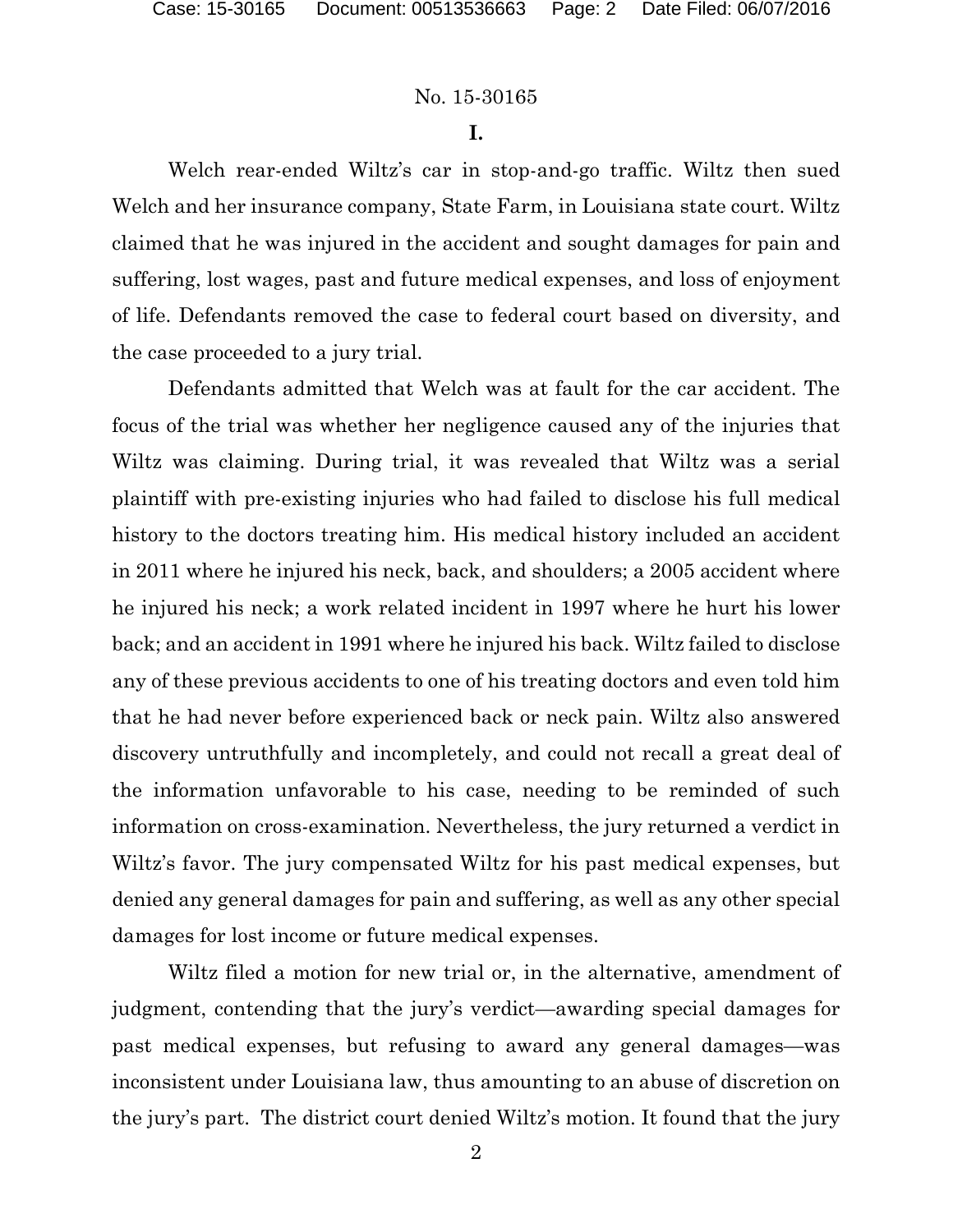could have reasonably concluded that Wiltz proved that he was entitled to recover past medical costs, but that he did not prove that he endured any compensable pain and suffering. Wiltz appealed.

## **II.**

## **A. Motion for New Trial**

Wiltz argues that the district court erred in denying his motion for a new trial because the jury's verdict awarding him past medical expenses but no general damages is contrary to Louisiana law.

A motion for a new trial based on an inadequate or inconsistent jury award is governed by Louisiana state law in this diversity action. *See Fair v. Allen*, 669 F.3d 601, 604 (5th Cir. 2012) (citing *Gasperini v. Ctr. for Humanities, Inc*., 518 U.S. 415, 419 (1996)). Under the Louisiana Code of Civil Procedure, a party is entitled to a new trial "when the verdict or judgment appears clearly contrary to the law and [the] evidence." *Davis v. Wal-Mart Stores, Inc.*, 2000-0445, p. 9 (La. 11/28/00), 774 So. 2d 84, 92 (citing La. Code Civ. P. art. 1972(1)). "When granting a new trial, the court can evaluate the evidence, draw it's [sic] own inferences and conclusions, and determine whether the jury erred in giving too much credence to an unreliable witness. Yet, Louisiana courts still accord jury verdicts great deference." *Fair*, 669 F.3d at 605 (internal quotation marks and citations omitted). "The assessment of 'quantum' or the appropriate amount of damages, by a . . . jury is a determination of fact, [and is] entitled to great deference on review." *Wainwright v. Fontenot*, 2000-0492, p. 6 (La. 10/17/00), 774 So. 2d 70, 74. "[T]he jury's verdict should not be set aside if it is *supportable by any fair interpretation of the evidence*." *Davis*, 774 So. 2d at 93 (quoting *Gibson v. Bossier City Gen. Hosp.*, 594 So. 2d 1332, 1336 (La. App. 2 Cir. 1991)).

The Louisiana Supreme Court has recognized that "a jury verdict awarding medical expenses but simultaneously denying damages for pain and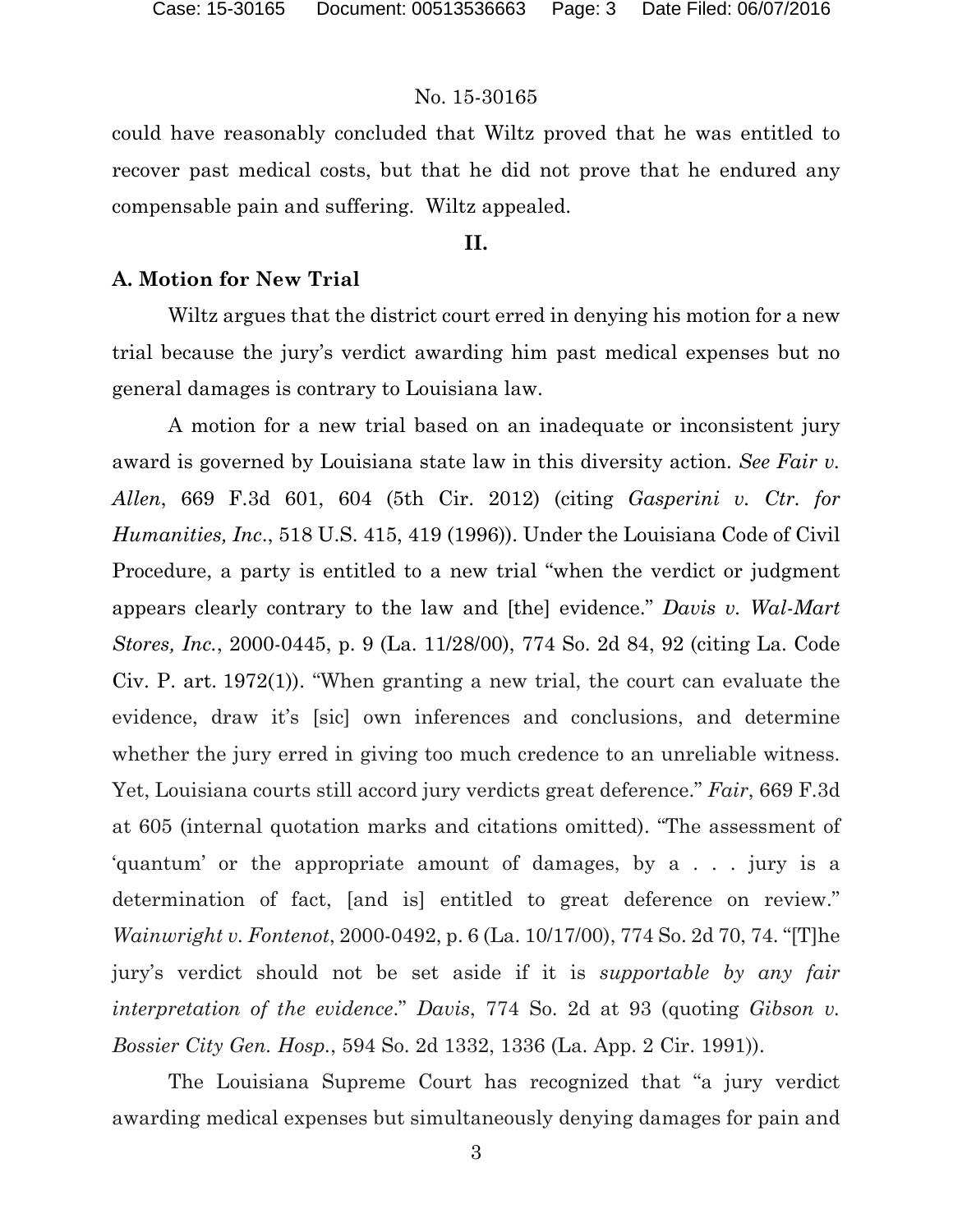suffering will most often be inconsistent in light of the record." *Wainwright*, 774 So. 2d at 75. But "a verdict awarding medical expenses yet denying general damages is not *per se* invalid." *Id.* at 76 (noting that courts of many states "generally have rejected the factfinder's determination as to damages only where the failure to award general damages is factually inconsistent with a reasonable reading of the record, giving due deference to the jury's findings of fact."). "[U]nder certain circumstances the evidence of record supports both an award of medical expenses and a concurrent denial of general damages. Effectively, then, the ultimate question has been whether the factfinder made inconsistent awards and thus abused its discretion." *Id.* at 75.

Numerous Louisiana court decisions have held that a jury's award of medical expenses and denial of general damages for pain and suffering were inconsistent in light of the record. *See e.g.*, *Robinson v. Gen. Motors Corp.*, 328 So. 2d 751, 752 (La. App. 4 Cir. 1976) (finding award of medical expenses but no damages for pain and suffering improper where plaintiffs' objective physical injuries included a broken nose, bruised chest, bruised leg, a visible bump, and rib separation); *Charles v. Cecil Chatman Plumbing and Heating Co.*, 96-299, p. 3 (La. App. 3 Cir. 10/23/96), 686 So. 2d 43, 45 (finding award of medical expenses but no damages for pain and suffering improper where plaintiff had a cervical and lumbar strain); *see also Wainwright*, 774 So. 2d at 75 (explaining that these cases are not examples of a bright line rule but of a court correcting jury verdicts that were illogical and inconsistent). But Louisiana courts have also found a jury's award of medical expenses and denial of general damages consistent in light of certain records. *See e.g.*, *Wainwright*, 774 So. 2d at 77-78 (affirming jury's award of medical expenses without general damages because the medical expenses were incurred for precautionary purposes); *Coleman v. U.S. Fire Ins. Co.*, 571 So. 2d 213, 215-16 (La. App. 3 Cir. 1990) (affirming jury's award of special damages without general damages because the jury could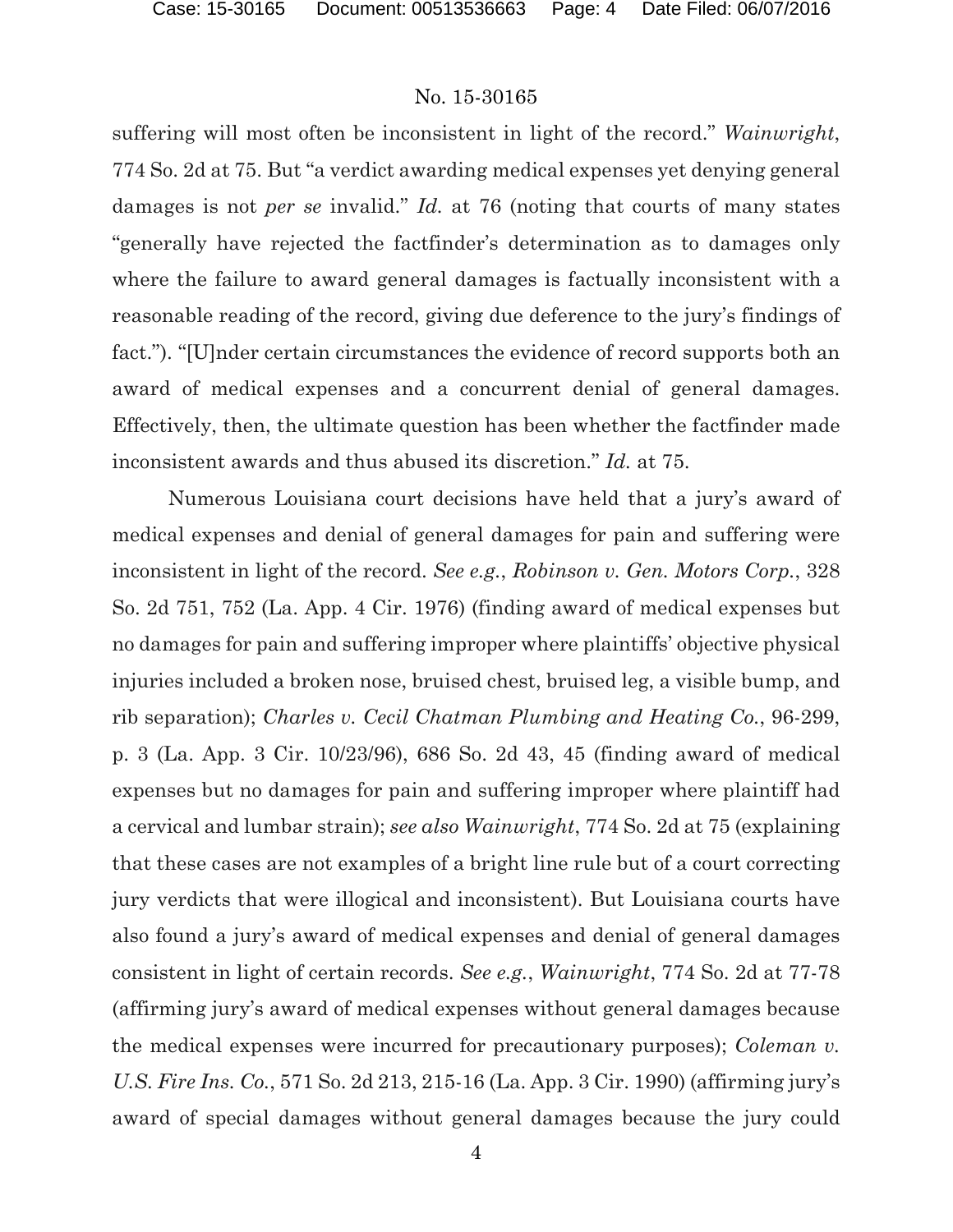have reasonably found that plaintiff did not suffer any injuries from the fender bender but was justified in getting a medical checkup after the accident); *Olivier v. Sears Roebuck & Co.*, 499 So. 2d 1058, 1064 (La. App. 3 Cir. 1986) (affirming jury's award of medical expenses without general damages because the evidence—including plaintiff's lack of objective symptoms—supported a jury finding that the plaintiff did not sustain any new injuries or aggravation of pre-existing injuries as a result of the accident).

In our view, the demarcation line for these cases is whether the plaintiff has proven objective injuries that require medical care. If a plaintiff establishes objective injuries, then a jury's failure to award damages for pain and suffering is an abuse of discretion. But if a plaintiff fails to prove objective injuries and instead incurs medical expenses for evaluative or precautionary purposes, then a jury's award of special damages but no general damages is not an abuse of discretion. Wiltz's case falls into the latter category.

We find that the jury did not abuse its discretion by failing to award Wiltz general damages because there was insufficient evidence to conclude that his collision with Welch resulted in compensable pain and suffering and that his medical care was something more than evaluative or precautionary in nature. Considering the testimony and exhibits introduced at trial, particularly Wiltz's own testimony and the testimony of the doctors, Wiltz did not prove that he suffered from objective physical injuries as a result of the accident. Wiltz saw several doctors following the accident. But merely seeking medical care, without more, does not establish that he suffered from objective injuries warranting an award of damages for pain and suffering. Accordingly, the jury's award of past medical expenses without an award for pain and suffering is not inconsistent or illogical.

Wiltz argues that this court should follow its decision in *Matheny v. Chavez*, 593 F. App'x 306 (5th Cir. 2014). But *Matheny* is distinguishable from

5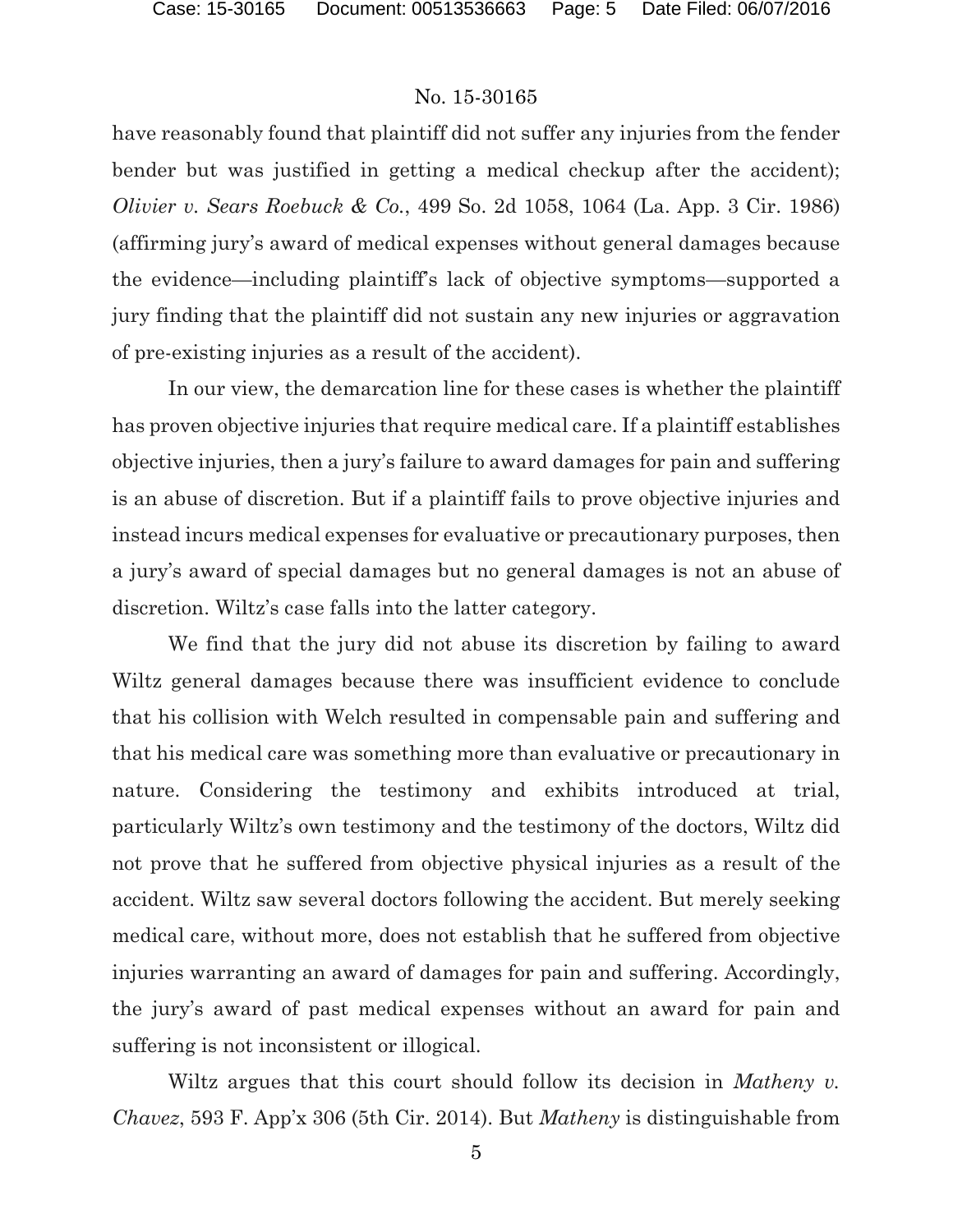the facts here. In that case, a tractor-trailer collided with a truck in which the plaintiff was a passenger. The plaintiff awoke from the collision "dazed and covered in blood," and after being taken by an ambulance to a nearby hospital, a CT scan revealed that the plaintiff had a nasal fracture. *Id.* at 307-08. The plaintiff continued to experience pain in his neck and face, and he received a number of surgical procedures in the months following the collision. The defendants argued that plaintiff's post-collision symptoms were attributable to injuries he sustained prior to the accident. *Id*. at 308. The jury found that the plaintiff was injured as a result of the accident and that the defendants were 100% at fault. The jury awarded the plaintiff past medical expenses and past lost wages but no damages for pain and suffering. *Id*. The plaintiff's motion for a new trial was denied. *Id.* at 309.

On appeal, this Circuit reversed the district court's denial, finding that the jury abused its discretion by awarding the plaintiff past medical expenses and past lost wages but no damages for pain and suffering. *Id.* at 310. The court noted that "even if Defendants are correct that the jury believed that [plaintiff's] post-collision neck and back symptoms were attributable to [his] preexisting injuries," the jury "nevertheless determined that the collision resulted in an objective injury that necessitated medical care and time off from work. Under Louisiana law, the failure to award damages for past pain and suffering in this circumstance constitutes an abuse of discretion." *Id.*

Wiltz's reliance on *Matheny* is misplaced because the plaintiff in *Matheny* had objective physical injuries requiring medical care. Unlike *Matheny*, Wiltz did not prove that his accident resulted in objective physical injuries requiring medical care. Because the jury's verdict is consistent with Louisiana law, we find that the district court properly denied Wiltz's motion for new trial.

6